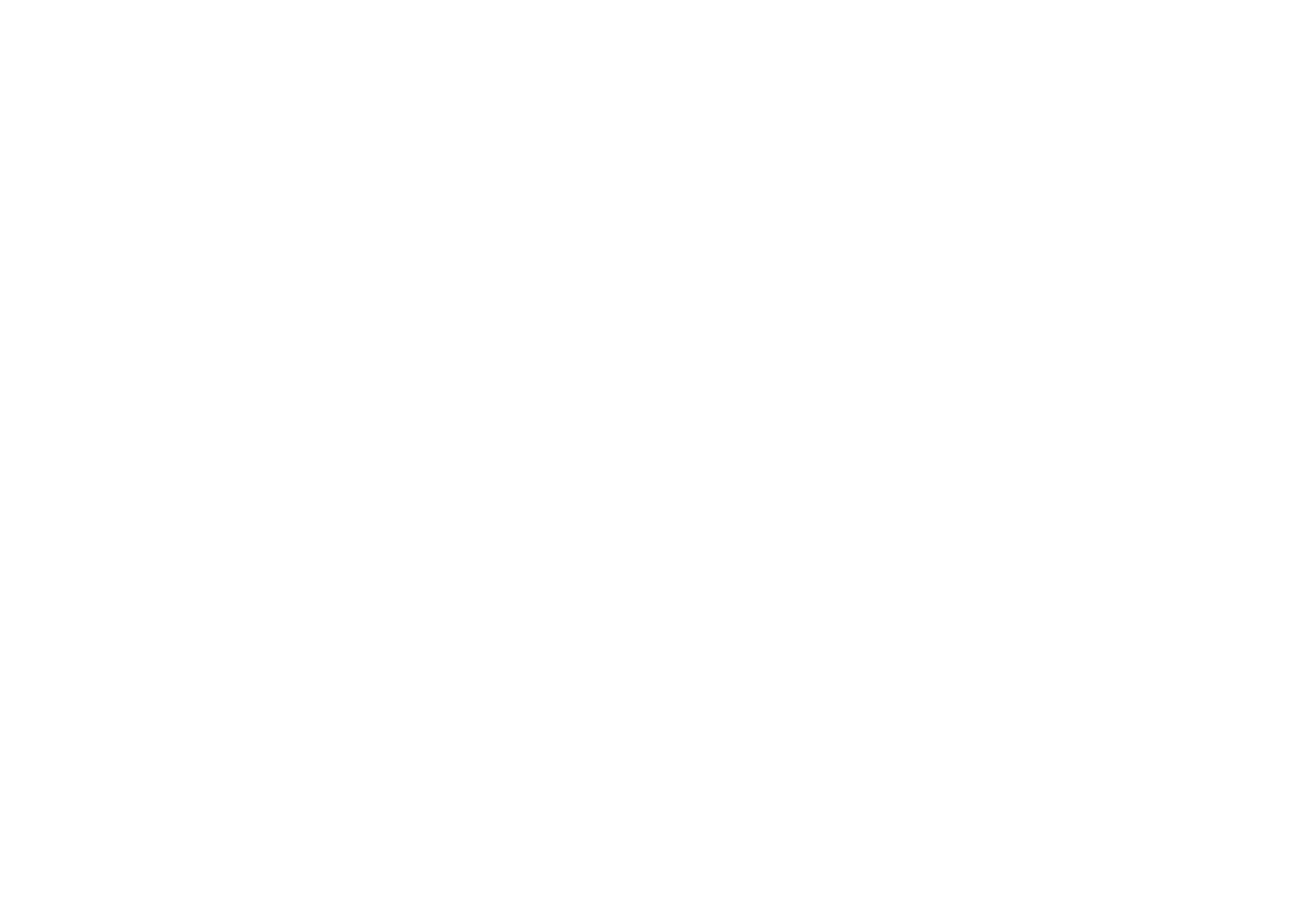# **Contents**

|                                                  | Page |
|--------------------------------------------------|------|
| Introduction                                     |      |
| <b>Policy Context</b>                            |      |
| Baseline Situation - Job Supply                  | 3    |
| Baseline Situation - Job Demand                  | 5    |
| Baseline Situation – Employment Land Supply 2006 | 9    |
| Economic Outlook and Implications                | 11   |
| Employment land Requirements 2006 - 2021         | 13   |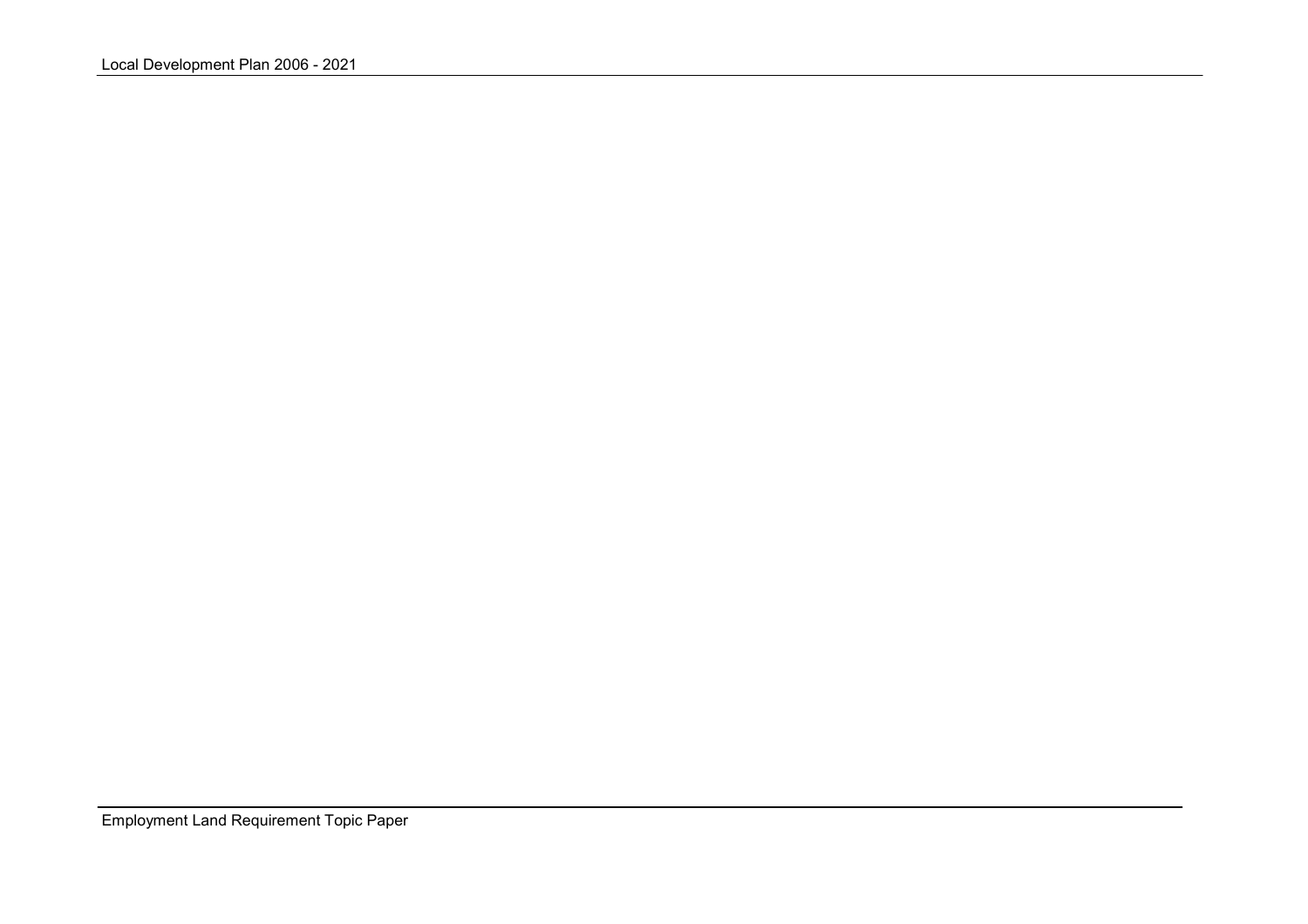## 1.0 INTRODUCTION

1.1 Delivering sustainable economic growth is a pre – requisite of the themes of 'Building Sustainable Communities' in the Wales Spatial Plan, A Better Life: the Rhondda Cynon Taf Community Plan 2004-2014, and the Council's Economic Development Strategy : Boosting Our Local Economy.

1.2 Through the Local Development Plan process a sufficient range and choice of sites for employment development will need to be allocated to deliver a strong and diverse economy; quality, well paid jobs, and address problems of economic inactivity. This will greatly assist in developing the key aims of the above Plans as well as influencing and guiding co-ordinated, planned, and sustainable locations for employment that meets not only current market demand but fulfils sustainability requirements for the future.

1.3 This Topic Paper sets out the statistical background analysis and justification for the scale of land allocations identified in the Rhondda Cynon Taf Local Development Plan 2006-2021: Preferred Strategy document. The approach intended to achieve this is to:

- Identify the baseline situation in 2006 regarding economic and population structure, employment available, current commuting patterns etc.
- Examine the economic outlook for Rhondda Cynon Taf in the context of emerging demographic and economic trends.

• Identify the future needs over the Plan Period for employment land within Rhondda Cynon Taf linked to anticipated population and economic growth.

## 2.0 POLICY CONTEXT

2.1 The Council has a statutory responsibility to ensure that sufficient employment land is available to meet identified need. Paragraph 7.1.7 of Planning Policy Wales states that local planning authorities should ensure that:

- Sufficient land suitable for development for enterprise and employment use and well served by infrastructure is designated for employment so as to meet both identified and as yet unidentified needs.
- New development for enterprise and employment uses is located and implemented in accordance with sustainability principles.

2.2 The Preferred Strategy of the Local Development Plan acknowledges this. Policy SP7 of the document states that:-

> The economic development needs of Rhondda Cynon Taf will be met through the identification of some 300 hectares of land for general employment and business park use during the period 2006 – 2021. Proposals for Employment generating development which diversify the local economy and extend the range of high value, well paid employment opportunities available locally will be supported. Emphasis will be given to the promotion of mixed-use developments that promote the objectives of sustainability and environmental protection.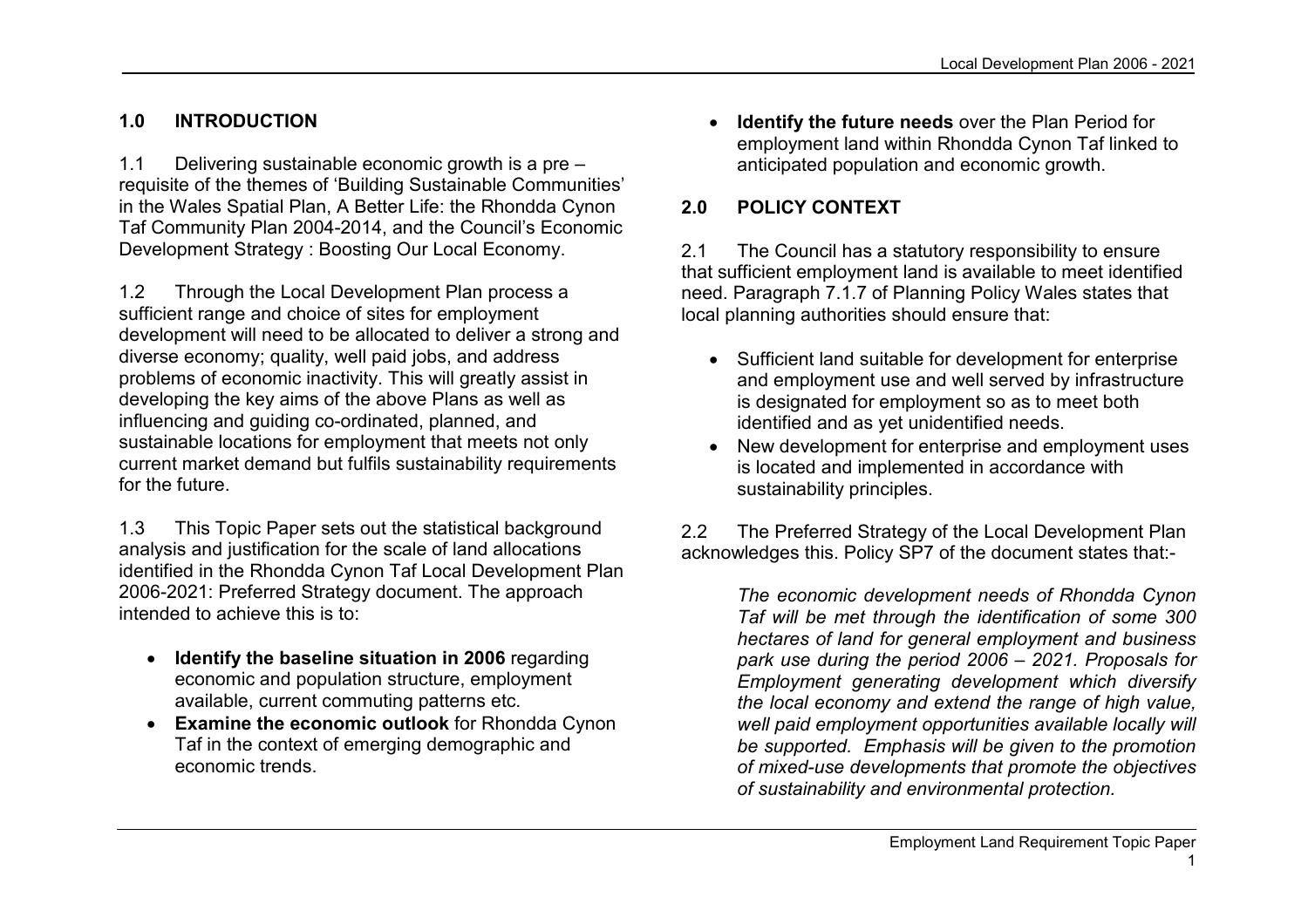#### 3.0 BASELINE SITUATION – JOB SUPPLY

#### Economic Structure

- 3.1 With a population of 232,000 people, Rhondda Cynon Taf is second only to Cardiff of all Wales' local authority areas in terms of population size. The economy of the area has been traditionally associated with mining and manufacturing. The decline in traditional industry throughout the developed world has, however, changed the outlook of the economy inRhondda Cynon Taf.
- 3.2 The economic structure of the County Borough is illustrated in Table 1 where comparisons are made with Great Britain as a whole and Wales. The sectorprofile remains one with a greater emphasis on manufacturing and public administration than throughout Great Britain and Wales. Manufacturing currently employs just under one in every four employees in Rhondda Cynon Taf, which compares to just 11.9% of the Great Britain workforce, and 15.3% of the Welsh workforce. However, there has been a considerable decline in the proportion of manufacturing employment in Rhondda Cynon Taf – falling from 27.8% in 2000 to 23.3% in 2004. It is worth noting, though, that the decline has been against the backdrop of increasing overall employment, with the number of jobs lost being just under 2,000. Whilst this remains a significant figure, it represents a slower decline than found throughout Wales and Great Britain.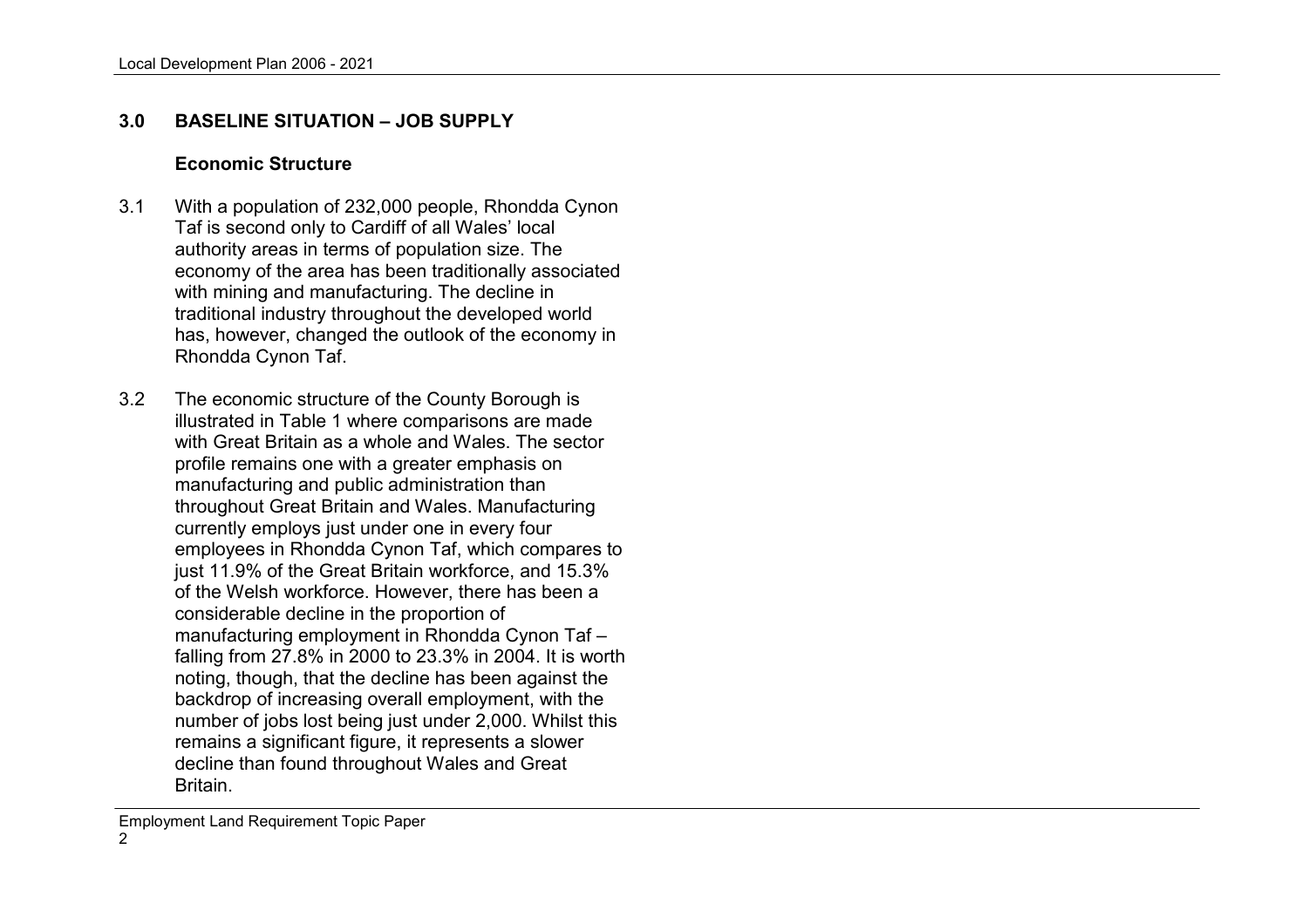#### Table 1: Employment by Broad Sector (% of Total Employment)

|                                           | Great Britain |       |       | Wales |       | Rhondda Cynon Taf |  |
|-------------------------------------------|---------------|-------|-------|-------|-------|-------------------|--|
|                                           | 2000          | 2004  | 2000  | 2004  | 2000  | 2004              |  |
| Agriculture and fishing                   | 1.0%          | 0.9%  | 1.2%  | 1.2%  | 0.2%  | 0.1%              |  |
| Energy and water                          | 0.8%          | 0.6%  | 1.0%  | 0.6%  | 1.6%  | 1.1%              |  |
| Manufacturing                             | 15.0%         | 11.9% | 18.6% | 15.3% | 27.8% | 23.3%             |  |
| Construction                              | 4.5%          | 4.5%  | 5.3%  | 4.6%  | 2.6%  | 3.8%              |  |
| Distribution, hotels and restaurants      | 24.1%         | 24.7% | 22.7% | 23.8% | 18.9% | 20.2%             |  |
| Transport and communications              | 6.1%          | 5.9%  | 4.2%  | 4.6%  | 3.0%  | 3.5%              |  |
| Banking, finance and insurance, etc       | 19.6%         | 20.0% | 11.4% | 11.7% | 7.3%  | 7.3%              |  |
| Public administration, education & health | 24.0%         | 26.4% | 30.4% | 32.8% | 32.9% | 35.9%             |  |
| Other services                            | 5.0%          | 5.1%  | 5.2%  | 5.4%  | 5.6%  | 4.7%              |  |

Source: Annual Business Inquiry /Huggins Report (2006)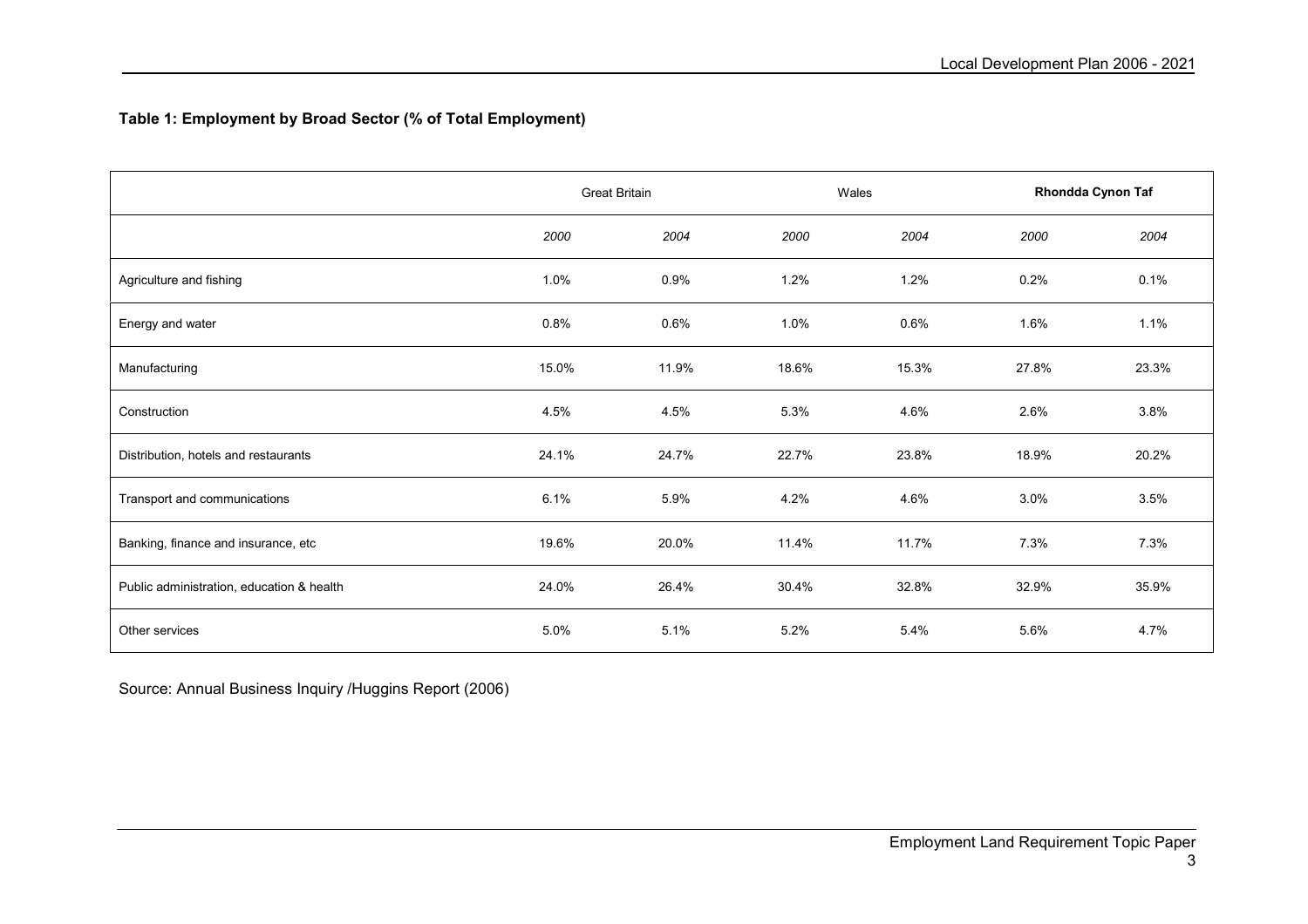3.3 The largest sector in Rhondda Cynon Taf (and also in Great Britain and Wales) is the public administration, education and health sector. Employment in this sector accounts for over a third of all employment within Rhondda Cynon Taf, and between 2000 and 2004 contributed some 4,300 jobs to the Rhondda Cynon Taf economy. Average annual growth rates of 4.2% outstripped growth rates of 3.8% and 3.2% recorded for the sector throughout Wales and Great Britain respectively.

3.4 Employment in business and financial services is still relatively low in Rhondda Cynon Taf. Just 7.3% of all employees are employed within this sector – the same proportion as in 2000. Throughout the whole of Wales, 11.7% of all employees are employed within this sector, whilst it accounts for one in five of all employees in Great Britain.

## Employment Growth

3.5 Employment growth is a key element of the Rhondda Cynon Taf Economic Regeneration Strategy: Boosting Our Local Economy. The current target for employment growth in the Strategy is 1% per annum, which is greater than the levels of population growth currently experienced throughout Rhondda Cynon Taf. Annual Business Inquiry data reveals that the total number of employees in Rhondda Cynon Taf has risen from 72,545 in 2000 to 78,370 in 2004. The increases, however, has been by no means steady, with a sharp rise and fall evident between the years 2001 and 2003.

|               | 2000   | 2001   | 2002   | 2003   | 2004   |
|---------------|--------|--------|--------|--------|--------|
| All Employees | 72,545 | 72,531 | 77,287 | 72,439 | 78,370 |
| Full Time     | 50,200 | 50,710 | 54,237 | 50,802 | 52,168 |

Source: Annual Business Inquiry/Huggins Report (2006)

3.6 It is important when analysing employment growth to distinguish between full-time and part-time employment. Whilst growth in part-time employment is desirable, it is fulltime employment that provides much of the wealth in a local area. Part-time employment (classified by the Annual Business Inquiry as constituting employees who work less than 30 hours per week) is often more temporary, lower-paid and lower skilled employment.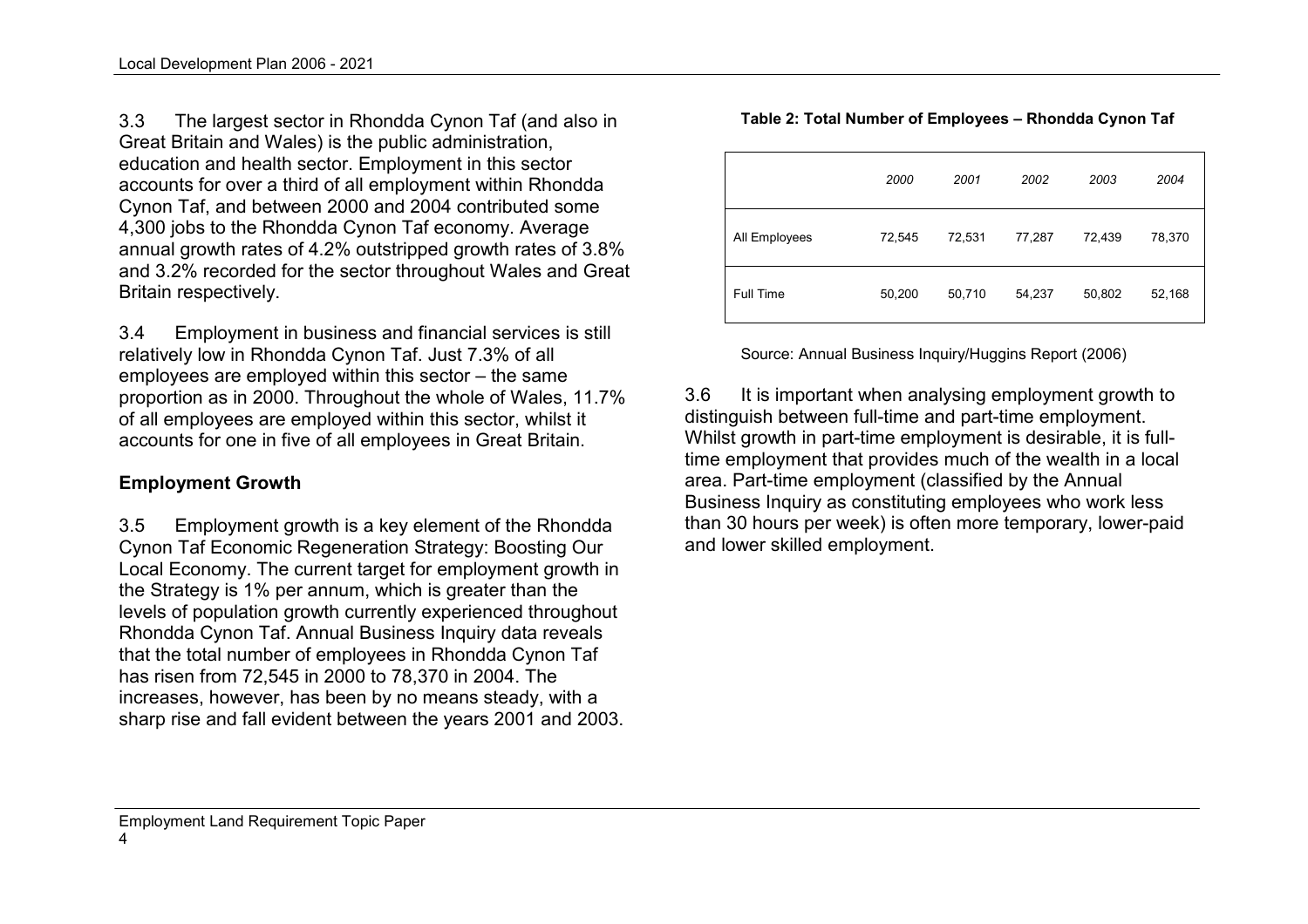#### Table 3: Number of Jobs

|                          | 2000       | 2001       | 2002       | 2003       |
|--------------------------|------------|------------|------------|------------|
| <b>Great Britain</b>     | 28,984,000 | 29,283,000 | 29,473,000 | 29,757,000 |
| Wales                    | 1,255,000  | 1.272.000  | 1,278,000  | 1,306,000  |
| <b>Rhondda Cynon Taf</b> | 79,000     | 81,000     | 86,000     | 81,000     |

Source: Annual Business Inquiry/Huggins Report (2006)

3.7 Growth analysis between 2000 and 2004 (or 2003 using Job Density employment data) highlights continued employment growth in Rhondda Cynon Taf that is achieving and exceeding its target rate if growth of 1% per annum. The total number of jobs has grown by 1.9% per annum between 2000 and 2004. Full-time employment growth has also been positive over the same period, despite relative stagnation of full-time employment growth throughout Great Britain as a whole.

## 4.0 BASELINE SITUATION - JOB DEMAND

## Population Structure

4.1 Population has remained relatively stable in Rhondda Cynon Taf since the 2001 Census, whilst the population of Wales has continued to rise. Much of the growth in population within the area has occurred within the more southern and urban localities.

 4.2 Since 2001, Rhondda Cynon Taf has developed a more aged population profile. The proportion of the population aged less than 30 has fallen from 38.2% in 2001 to 37.6% in 2004. Over the same period the proportion of the population aged 60 or over has risen from 21.2% to 21.8%. These trends roughly mirror those of Wales and the United Kingdom, and the global trend in the developed world towards lower fertility rates and increasing life expectancy. The northern areas of Rhondda Cynon Taf are relatively more aged in composition than their southern counterparts. There has been a dramatic change in the migratory patterns in Rhondda Cynon Taf. Whilst there remains a net outflow of young people aged 16- 24, all other age groups show a significant inflow of people in recent years. There has been a net inflow of some 2,300 people during the period 2000-2004 alone.

4.3 The 0 – 14 age band has experienced the largestchange when expressed as a proportion of the total population. In 2001 19.4% of the total population in Rhondda Cynon Taf was aged between 0 and 14 years, in 2004 this figure fell to 18.7%. This equates to a fall in population within this age group of 1,800 residents. Despite this, Rhondda Cynon Taf as a whole remains relatively 'young' (i.e., a greater proportion of its age group falling within the lower age categories) in comparison with Wales.

4.4 Population forecasts derived from Welsh Assembly Government projections now, however, indicate that the number of households in South East Wales will increase substantially by 108,900 between 2003 to 2023. Rhondda Cynon Taf is likely to accommodate 17,627 new households during this period. A rise in the County Borough's population which will reverse previous trends is anticipated as the Local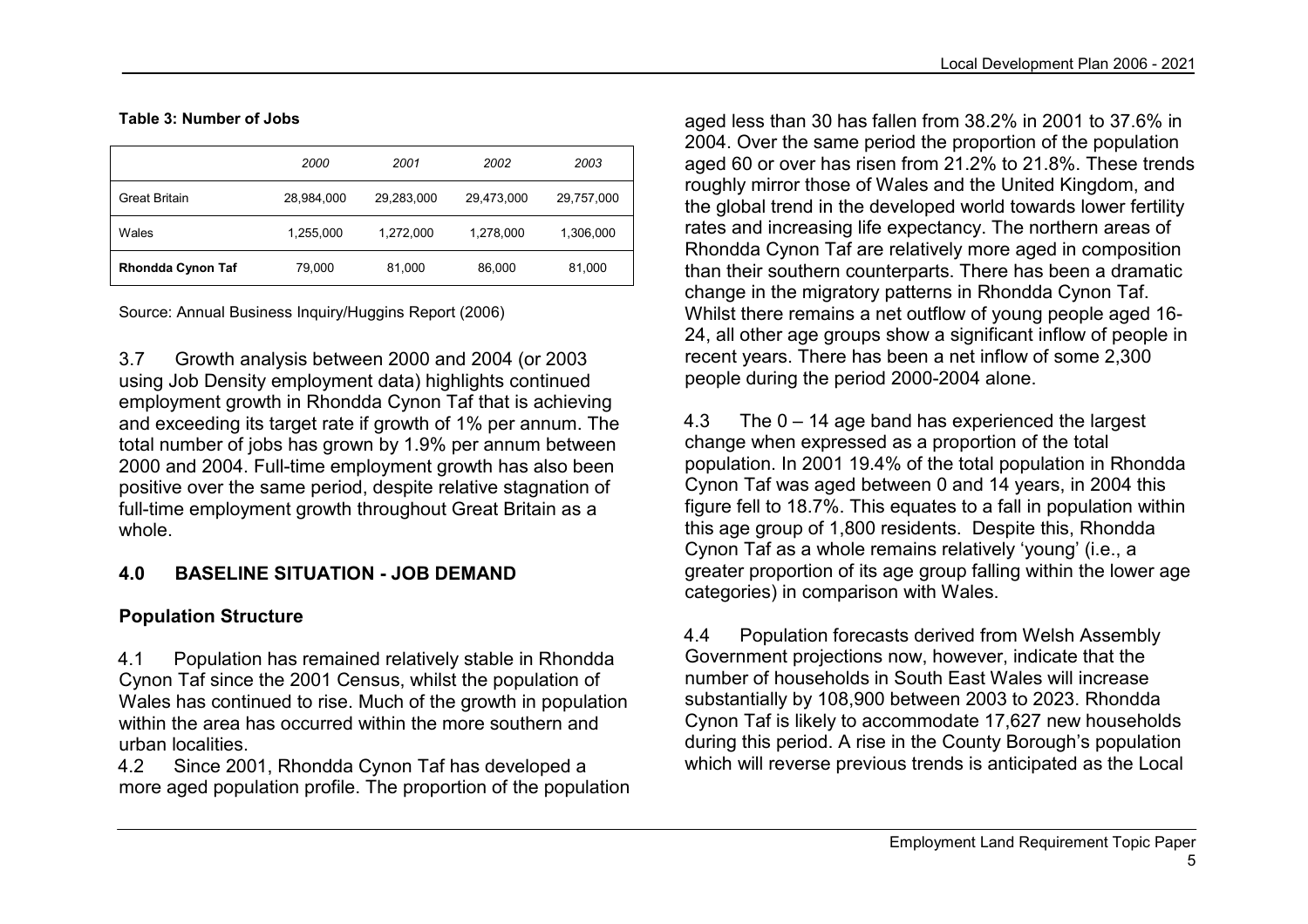Development Plan will make provision for 14,850 newdwellings to be constructed up to 2021.

#### Unemployment

4.5 The overall unemployment rate in Rhondda Cynon Taf (as shown in Table 4 below) is slightly higher than the comparable Wales and Great Britain figures. Throughout Rhondda Cynon Taf, Wales and the United Kingdom there has been a consistent downward trend in the proportion of long-term claimants that comprise the overall claimant count rate. Between 1995 and 2005 the proportion of claimants who have been claiming for 12 months or longer in Rhondda Cynon Taf fell from 33.4% to just 8.1%. Analysis of unemployment by age band reveals little variation between Rhondda Cynon Taf and its national and local comparators. Unemployment, as in most areas of the United Kingdom is greatest for the youngest age groups.

4.6 The employment rate (as measured by the proportion of the working age population in employment) in Rhondda Cynon Taf continues to lag behind that of Great Britain and Wales. However, between 2000 and 2004 the employment rate has grown by almost 9%, outstripping that of Wales and Great Britain, with the total number of employees in Rhondda Cynon Taf rising from 72,545 in 2000 to 78,370.

#### Table 4: Unemployment Rate

|                             | Mar<br>2001-Feb<br>2002 | Mar<br>2002-Feb<br>2003 | Mar<br>2003-Feb<br>2004 | Apr 2004-<br>Mar<br>2005* | CAGR**<br>% |
|-----------------------------|-------------------------|-------------------------|-------------------------|---------------------------|-------------|
| <b>Great Britain</b>        | 5.1                     | 5.2                     | 5.0                     | 4.8                       | $-2.0%$     |
| Wales                       | 5.5                     | 5.3                     | 5.1                     | 4.7                       | $-5.1%$     |
| <b>Rhondda Cynon</b><br>Taf | 5.9                     | 6.4                     | 7.1                     | 5.7                       | $-1.1%$     |
| <b>Bridgend</b>             | 4.9                     | 5.0                     | 4.0                     | 3.4                       | $-11.5%$    |
| Caerphilly                  | 8.6                     | 6.9                     | 5.3                     | 7.3                       | $-5.3%$     |

#### Economic Activity

4.7 Economic activity rates (as measured by the Local Area Labour Force Survey, and the subsequent Annual Population Survey) have risen steadily In Rhondda Cynon Taf since 2001. The increase in economic activity has outgrown that of Wales, and considerably outpaced that of the United Kingdom, which has experienced very little change in economic activity in the past five years. Figures still remain below these averages. One of the key Actions identified in the Economic Regeneration Strategy is to increase the proportion of economically active people to above the Welsh average.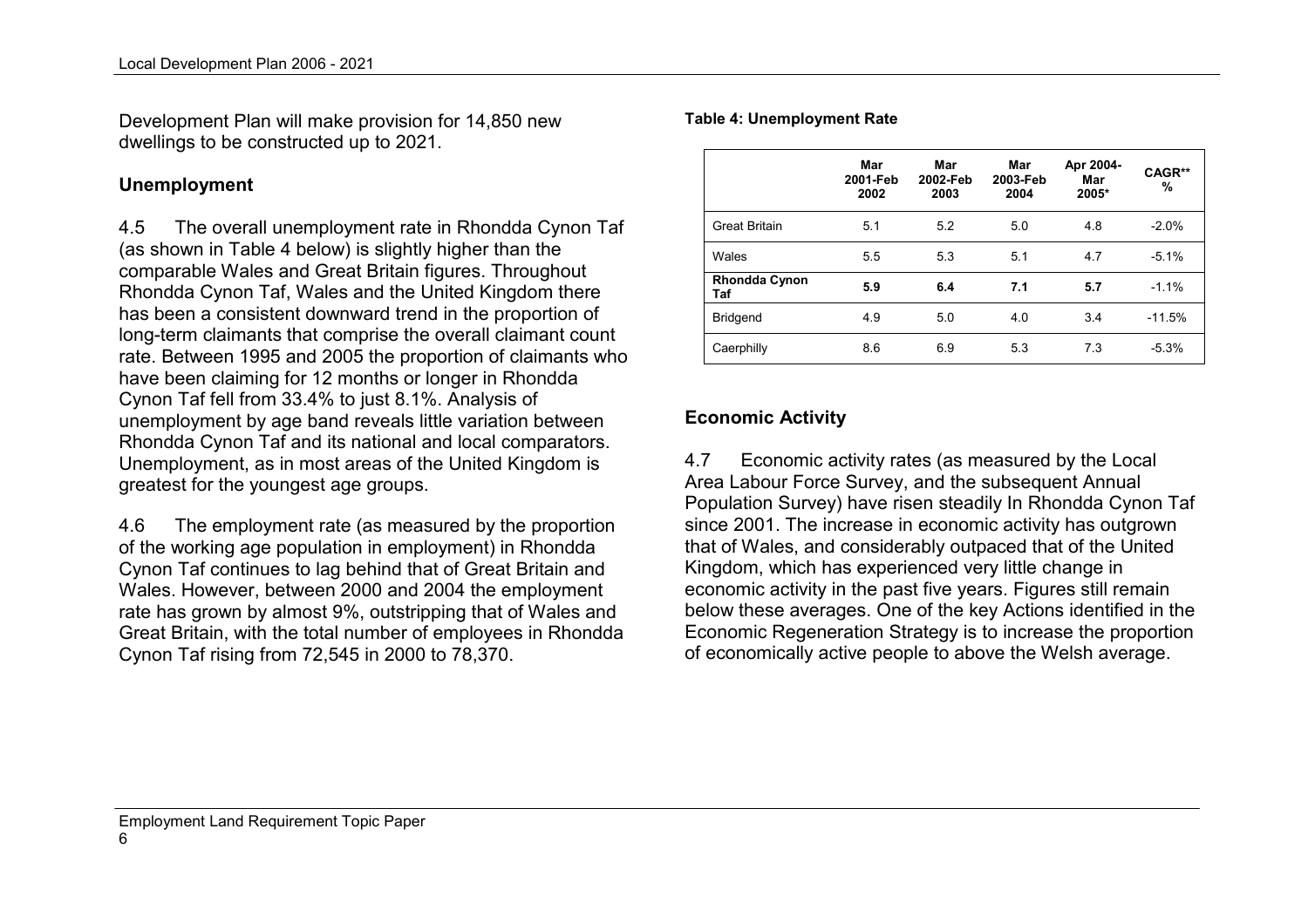Table 5: Economic Activity Rates

|                      | Mar<br>1999-<br>Feb<br>2000 | Mar<br>2000-<br>Feb<br>2001 | Mar<br>$2001 -$<br>Feb<br>2002 | Mar<br>2002-<br>Feb<br>2003 | Mar<br>2003-<br>Feb<br>2004 | Apr<br>2004-<br>Mar<br>2005* |
|----------------------|-----------------------------|-----------------------------|--------------------------------|-----------------------------|-----------------------------|------------------------------|
| Great Britain        | 78.5                        | 78.3                        | 78.3                           | 78.3                        | 78.2                        | 78.3                         |
| Wales                | 73.5                        | 73.9                        | 73.1                           | 73.7                        | 74.2                        | 74.8                         |
| Rhondda Cynon<br>Taf | 68.6                        | 67.5                        | 68.0                           | 70.5                        | 70.5                        | 73.2                         |

Source: Local Area Labour Force Survey, Except \*Annual Population Survey

## Workforce Migration

4.8 The Annual Population Survey (which superseded the Labour Force Survey in 2004) measures employment on both a residence and workplace basis. The figures for the period April 2004-March 2005 show that Rhondda Cynon Taf has a residence based employment of 95,100, compared with a workplace based employment figure of 72,407. The residence based figure is therefore over 22,000 more than the workplace based employment measure. This suggests that a large proportion of the workforce in Rhondda Cynon Taf is employed outside the local authority.

4.9 Commuting statistics for 2004 reinforce the above and indicates that a net outflow of 22,000 commuters occurred from Rhondda Cynon Taf daily – the largest net outflow of all the local authorities in Wales. Just 60% of the local workforce is employed in the area. However, whilst there was a large outflow of some 38,000 workers daily, there was also an inflow of over 16,000 commuters.

4.10 Figure1 below shows a breakdown of the destinations of those out-commuting from Rhondda Cynon Taf. Unsurprisingly, the largest number of commuters' destination is Cardiff, with 19,000 commuting from Rhondda Cynon Taf on average each day. Bridgend and Caerphilly account for 7,000 commuters between them.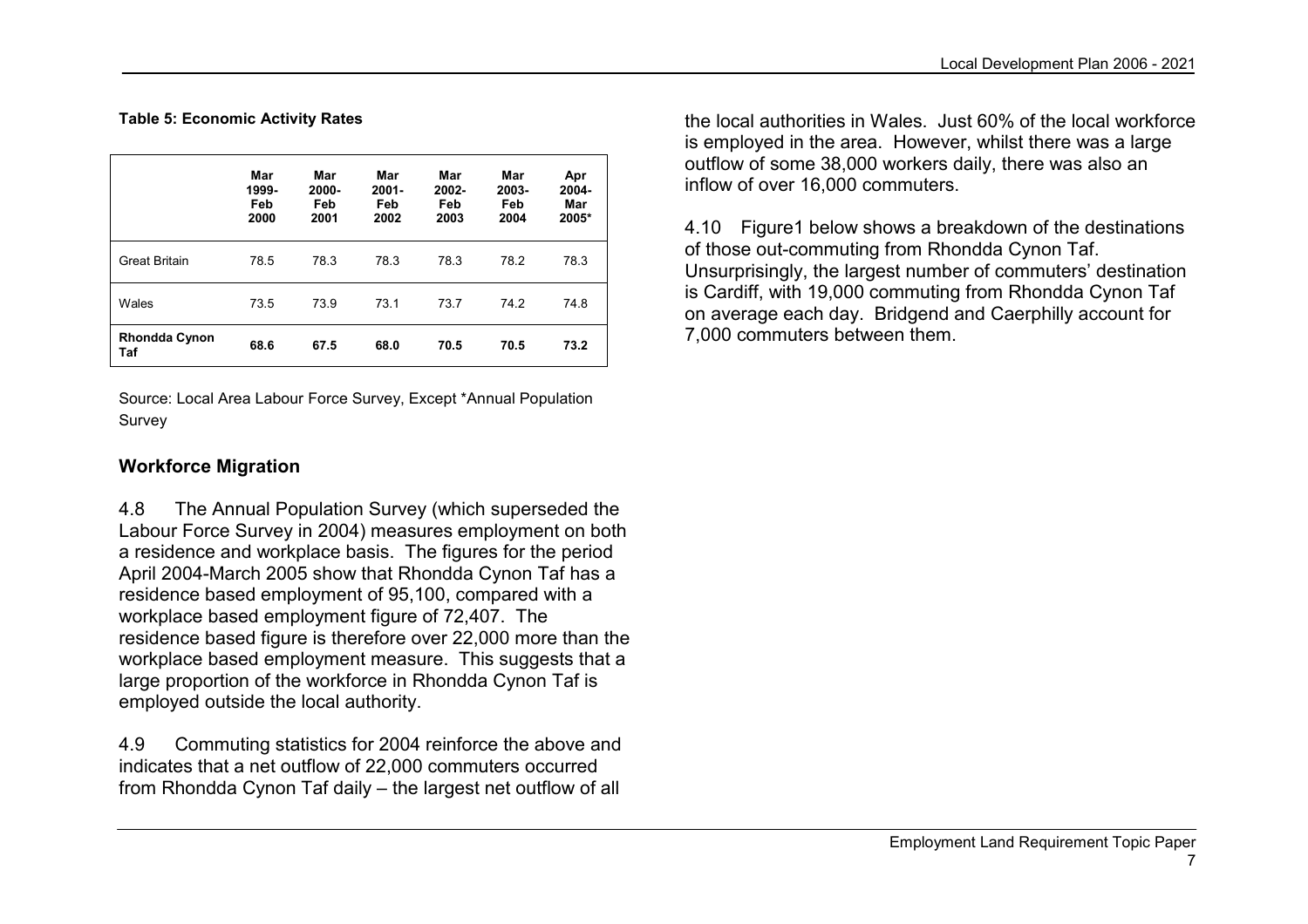Figure 1: – Outward commuting in Rhondda Cynon Taf



Source: Statistics on Commuting in Wales 2004, National Assembly Statistical Directorate

Employment Land Requirement Topic Paper 8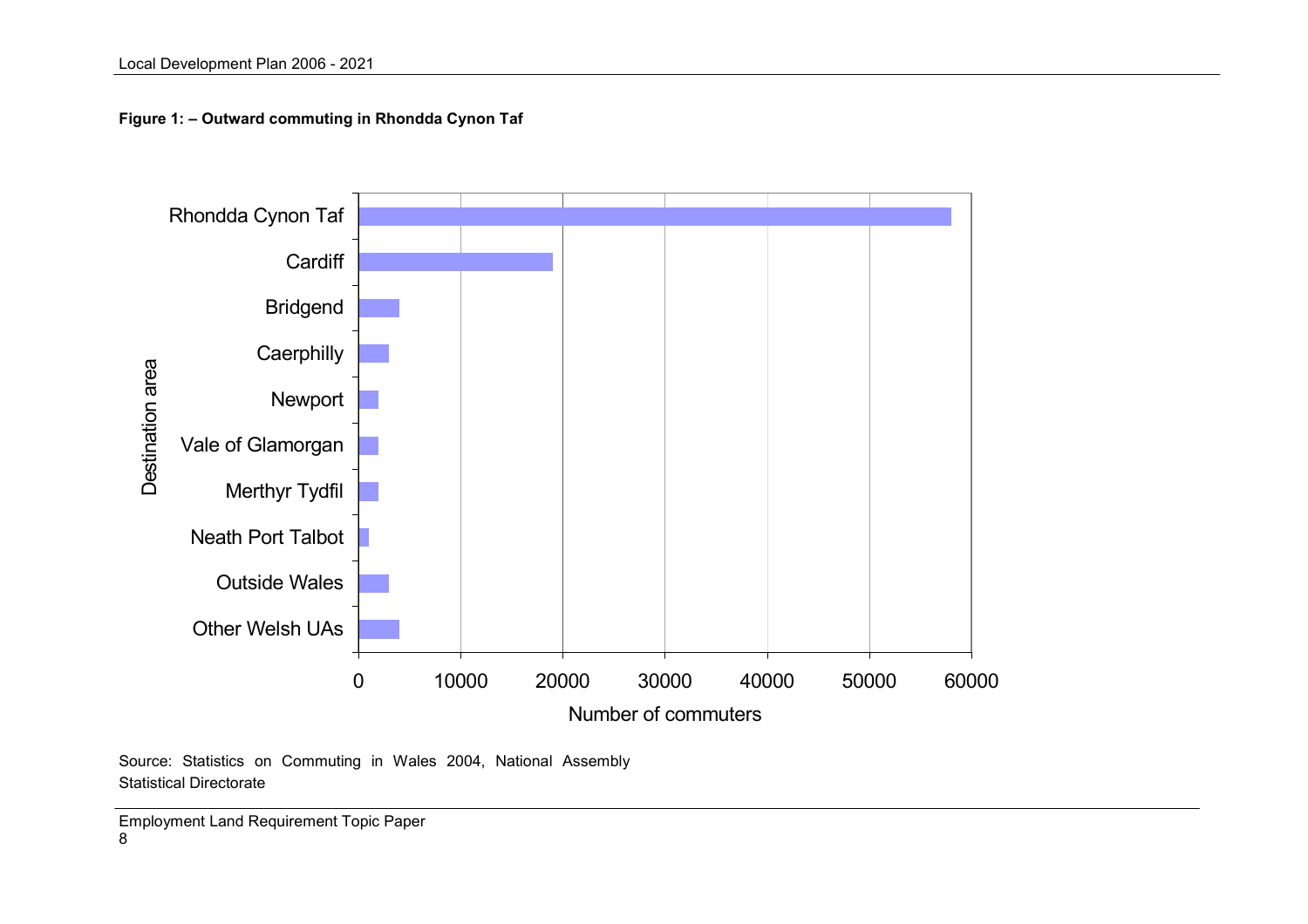4.11 Cardiff provides the largest number of in-commuters to Rhondda Cynon Taf, with 4,000 commuting daily from the capital. Bridgend provides 3,000 commuters to Rhondda Cynon Taf followed by Caerphilly (2,000), Merthyr Tydfil (2,000), Vale of Glamorgan (1,000) and Blaenau Gwent (1,000).

### 5.0 BASELINE SITUATION – EMPLOYMENT LAND SUPPLY 2006

## Current Supply

5.1 Table 6 below provides a schedule of sites where current planning consent exists for employment development (October 2006).

| Site                                               | Allocated<br>Use | <b>Status</b>                        | <b>Size</b><br>(Ha) | Survey<br>(Oct 06)<br>Remaining<br>Developable<br>Area (Ha). |
|----------------------------------------------------|------------------|--------------------------------------|---------------------|--------------------------------------------------------------|
| Ynyshir<br>Industrial<br>Estate                    | B1, B2           | Consent for 4<br>units               | 0.3                 | 0.3                                                          |
| Hirwaun<br>Industrial<br>Estate                    | B1, B2, B8       | <b>Existing Industrial</b><br>Estate | 105                 | 4.4                                                          |
| Aberaman<br>Park Industrial<br>Estate              | B1, B2, B8       | <b>Existing Industrial</b><br>Estate | 43.2                | 4.77                                                         |
| Canal<br>Road/Cardiff<br>Road,<br>Cwmbach          | B1, B2, B8       | <b>Existing Industrial</b><br>Estate | 8.0                 | 1.56                                                         |
| Cwm Cynon                                          | B1, B2, B8       | <b>Full Consent</b>                  | 14.2                | 1.2                                                          |
| Navigation<br>Park,<br>Abercynon                   | <b>B1</b>        | <b>Outline Consent</b>               | 6.2                 | 2.6                                                          |
| Land at<br><b>Travellers</b><br>Rest.<br>Abercynon | <b>B1, B8</b>    | <b>Outline Consent</b>               | 0.9                 | 0.9                                                          |
| Cwm Cynon<br><b>North</b>                          | <b>B1,B2</b>     | <b>Full Consent</b>                  | 2.87                | 2.87                                                         |
| <b>Sub Total</b>                                   |                  |                                      |                     | 18.6                                                         |

#### Table 6 - Employment Land With Planning Status – Oct 2006

Contd.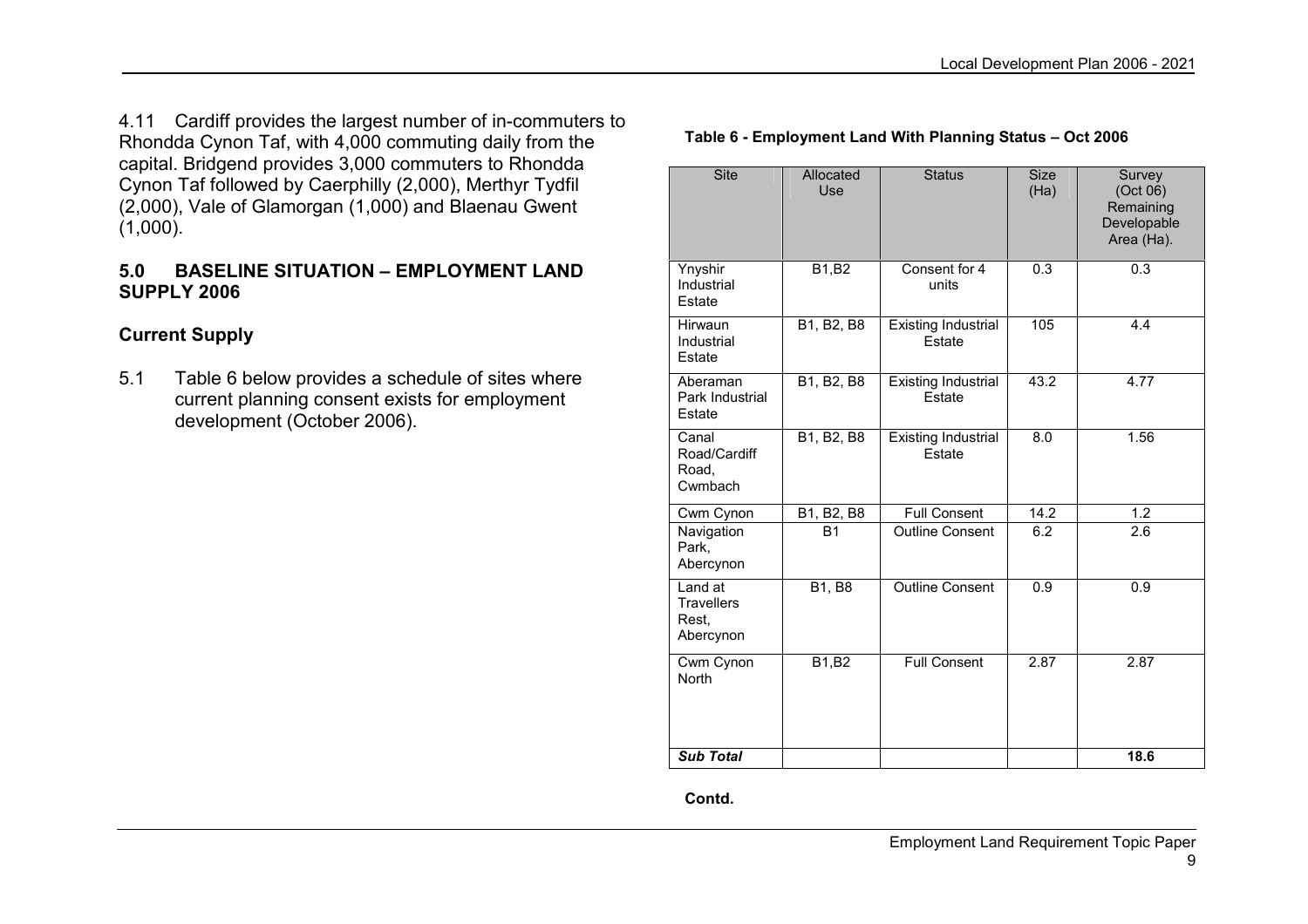| <b>Site</b>                                         | Allocated<br>Use    | <b>Status</b>                                                                                | <b>Size</b><br>(Ha) | Survey<br>(Oct 06)<br>Approx.<br>Remaining<br>Developable<br>Area (Ha). |
|-----------------------------------------------------|---------------------|----------------------------------------------------------------------------------------------|---------------------|-------------------------------------------------------------------------|
| <b>Carried over</b>                                 |                     |                                                                                              |                     | 18.60                                                                   |
| Llantrisant<br><b>Business Park</b>                 | <b>B1, B2</b>       | <b>Outline Consent</b>                                                                       | 2.3                 | 2.05                                                                    |
| Llantrisant<br><b>Business Park</b>                 | <b>B1</b>           | <b>Full Consent</b>                                                                          | 2.9                 | $\overline{3.9}$                                                        |
| Ynysyplwm /<br>Ely Meadow                           | $B1, \overline{B2}$ | Western site -<br>Developed and<br>part occupied<br>Eastern Site -<br><b>Outline Consent</b> | 4.9                 | 2.9                                                                     |
| <b>Garth Business</b><br>Park,<br>Llanharan         | <b>B1, B2</b>       | Full consent                                                                                 | 6.4                 | 6.4                                                                     |
| Coed Ely,<br>Tonyrefail                             | B1, B2              | <b>Outline Consent</b>                                                                       | 18.0                | 20                                                                      |
| Parc Eirin,<br>Tonyrefail                           | <b>B1</b>           | Outline consent                                                                              | 36.1                | 4.0                                                                     |
| <b>Grand Scenic</b><br>Site - Parc<br>Eirin         | B1, B2, B8          | Outline                                                                                      | $\overline{3.3}$    | $\overline{3.3}$                                                        |
| <b>Technium Site</b><br>Nantgarw,                   | <b>B1</b>           | <b>Full Consent</b>                                                                          | $\overline{2.5}$    | 2.5                                                                     |
| Llanilid<br>Opencast Site,<br>Brynna /<br>Llanharry | <b>B1</b>           | <b>Outline Consent</b>                                                                       | 65.68               | 65.68                                                                   |
| Pencoed                                             | <b>B1</b>           | <b>Full Consent Site</b><br>under<br>construction for<br>Project Bluebird                    | 33.0                | 33.0                                                                    |
| <b>TOTAL</b><br><b>REMAINING</b>                    |                     |                                                                                              |                     | 162.33                                                                  |

#### Previous Development Rates

- 5.2 A total of 74.4 hectares of land was developed between 2001 and 2006. This gives an annual take up rate of just under 15 hectares per annum over a 5 year period. If this trend were projected forward over the 15 year Plan Period 225 hectares of land would be required.
- 5.3 Table 6 identifies a total of 162 hectares of employment land which benefits from planning consent. If current employment land allocations in adopted Local Plans were included the figure would increase to 274.28 hectares.
- 5.4 Some of the above sites, notably the Project Bluebird scheme at Pencoed, are under currently under construction. The area being developed for this scheme alone amounts to some 15 hectares. Indeed the take up of land for B1 development in the preceding 18 month period prior to October 2006 hasbeen high with 27 hectares completed or under construction (including the Pencoed site). The implications of such trends linked to the need to identify further employment land are discussed in the following Sections.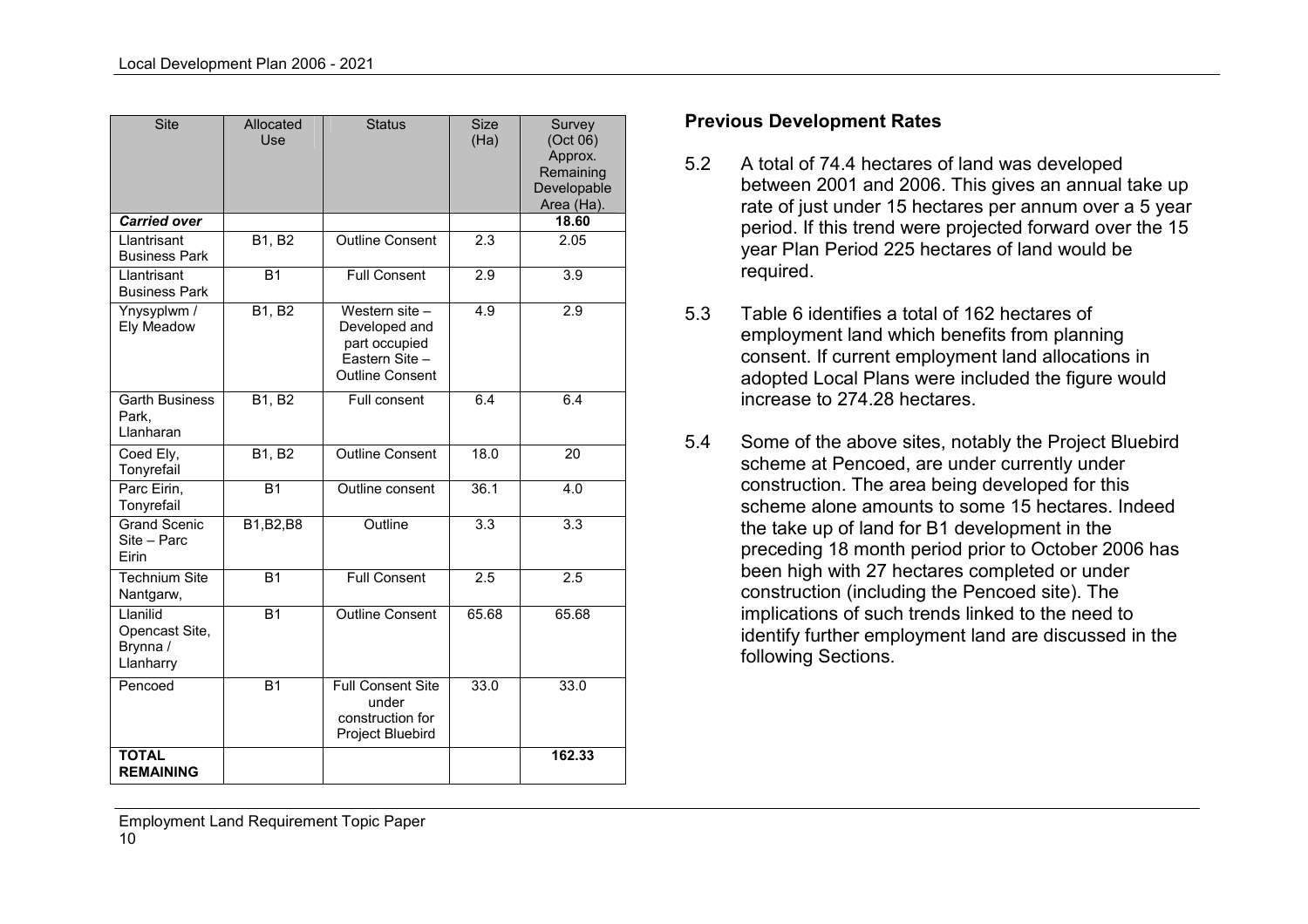## 6.0 ECONOMIC OUTLOOK AND IMPLICATIONS

## Geographical Considerations

6.1 The overall picture for Rhondda Cynon Taf is positive. Economic activity rates are rising, qualification rates are increasing, employment is rising and a number of economic development indicators, such as business density and startup rates, show positive signs. Despite this positive news, Rhondda Cynon Taf remains a relatively poor local authority area. Low levels of economic output (as measured by relatively low levels of GVA per capita) are experienced throughout the locality, resulting from low economic activity rates, low employment rates, a low working age ratio and low levels of productivity.

6.2 Significant disparities, however, exist throughout Rhondda Cynon Taf. The Welsh Index of Multiple Deprivation illustrates these disparities – the Rhondda Valleys and pockets of the Cynon Valley have particularly high levels of deprivation. As well as high levels of deprivation, the Rhondda Valleys and the Cynon Valley possess much lower rates of economic activity than the Pontypridd constituency area (69.9%, 70.9% and 79.1% respectively).

6.3 Furthermore, between 2000 and 2004, the number of full-time jobs in the Rhondda Valleys fell by over 11%. Over the same period the number of full-time jobs in the Cynon Valley rose by over 8%, while a much greater growth of almost 19% was experienced in the Taff-Ely area. At 66.7%, the Rhondda Valley also has the lowest employment rate in Rhondda Cynon Taf, with the employment rate in Cynon

Valley is only slightly higher at a level of 67.1%. Taff-Ely's employment rate stands at 74.3%. Unemployment rates are also significantly higher in the northern parts of Rhondda Cynon Taf.

6.4 The combination of high levels of deprivation, low levels of economic activity and employment rates, coupled with negative employment growth, is a key concern for the northern areas of Rhondda Cynon Taf. The continuation of current employment trends will result in increasing disparities between the northern and southern parts of Rhondda Cynon Taf. The Preferred Strategy in the Local Development Plan recognises that policy intervention is needed to address this issue and this will have to be interpreted in land use terms. Whilst these northern areas increasingly function as commuter settlements for southern parts of RCT some residents, for example, may find it difficult to travel long distances. It is also important that employment opportunities remain visible for those detached from the labour market.

## Growth Sectors

6.5 The changing nature and location of the manufacturing sector means that greater emphasis should be placed upon the development of higher-value added manufacturing sectors, where the competition from lower-cost production areas is less intense, and where the competitive advantage of Rhondda Cynon Taf are more explicit.

6.6 Policy making should also take into account the needs of the key growth sectors within Rhondda Cynon Taf. These growth sectors, i.e. Building Construction, Social Enterprise,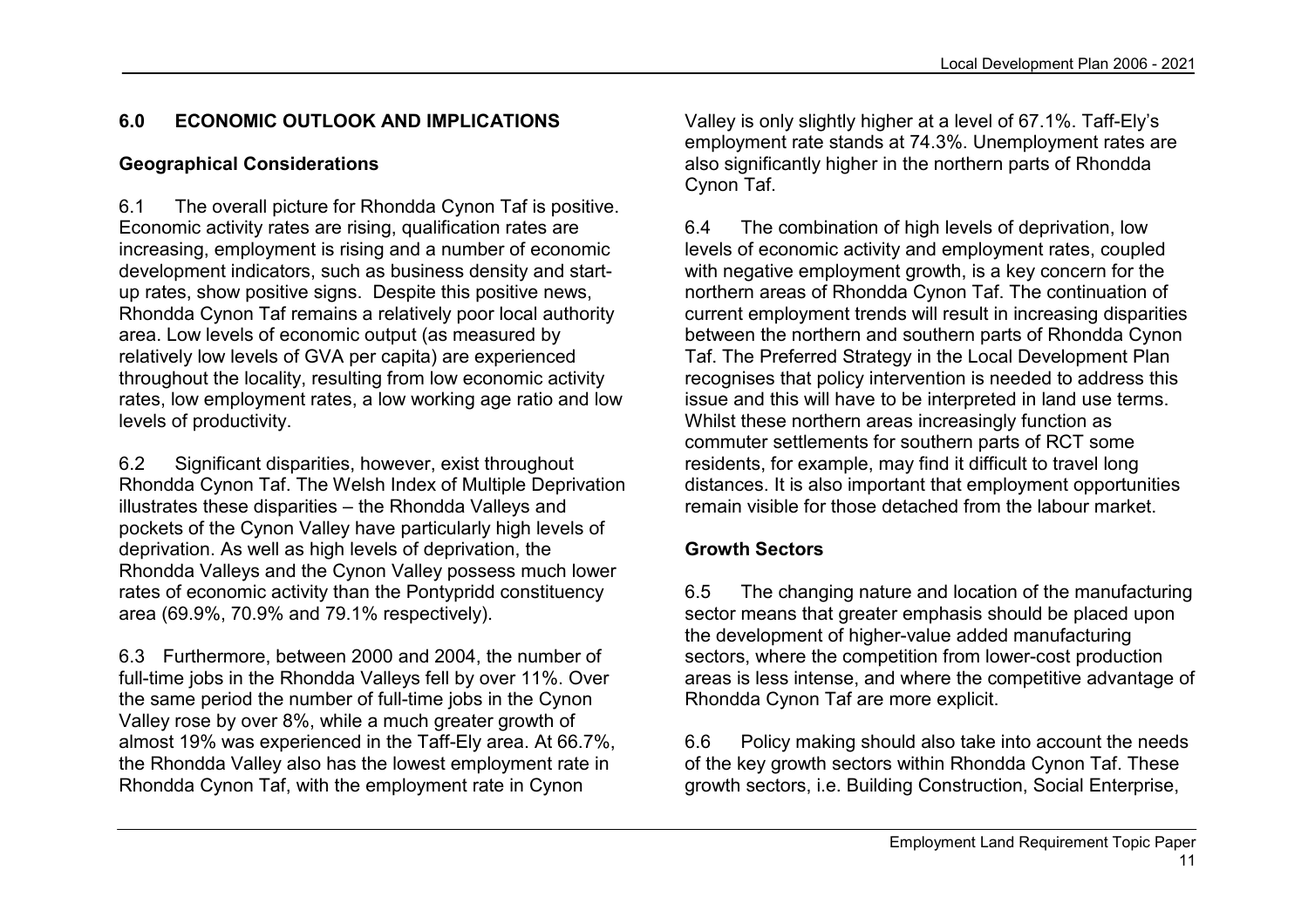High Tech Manufacturing and Knowledge Based Industries, represent the growing private sector business within Rhondda Cynon Taf. These sectors, and others relating to trends such as increasing environmental awareness ( for example, green manufacturing sectors) will be the basis for growth in employment and also quality employment within the County Borough.

6.7 Social enterprises hold a different opportunity for the Rhondda Cynon Taf. Where employment growth has beenslow or negative, and where it is difficult to attract private enterprise, social enterprise development offers a new path for the development of enterprise

#### Employment Land Implications

6.8 There have been recent changes in the economy of Rhondda Cynon Taf that are likely to have an impact upon employment land sites. These include decreasing employment in manufacturing sectors; increasing levels of employment in construction; distribution, hotels and restaurants; transport & communications; banking, finance & insurance; etc; and public administration, education & health. Forecasts predict a continued fall in manufacturing employment and continued increase in employment in the service sector. A key issue is to ensure that the changing needs of businesses in Rhondda Cynon Taf are reflected in the supply of employment sites throughout the County Borough.

6.9 Recent studies have established that the overall supply of employment land is relatively healthy although there has

been a rapid take up of B1 land (27 hectares April 2005 to Oct 2006). The current supply does not however, meet future needs, in terms of:

- Type of employment sites and units available specifically smaller flexible space
- Meeting the demand from micro-businesses
- The quality of office space, including town centre provision

Concerns also exist regarding the redundant nature of industrial space – the 'large box syndrome' of provision built during the 1980s and earlier; the perceived poor environment of some employment sites including difficult accessibility in many areas; and a mismatch of supply around the M4 area

6.10 Recommendations which were made in the Arad Employment Study (2006) and which were informed by consultation and appropriate literature reviews were as follows:

- There is a need develop a clear framework for investment intervention;
- There is a need to develop a more responsive planning policy framework that offers more flexibility, especially with regard to mixed-use developments.
- Employment sites need to be rationalised

Employment Land Requirement Topic Paper 12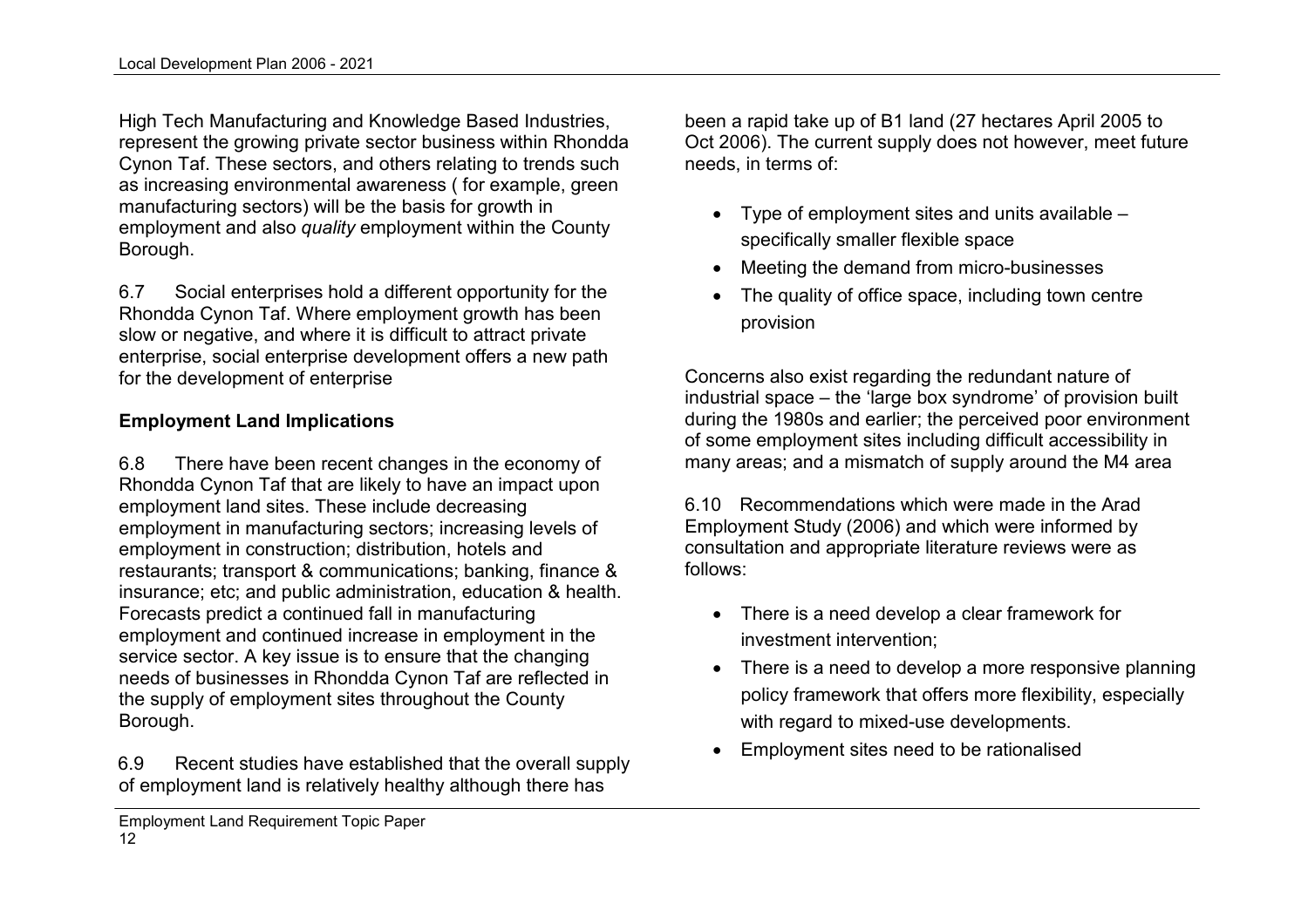- Investment is needed to ensure that sites are improved in terms of access and connectivity;
- There is a need for greater dialogue with the private sector to encourage better design and environmentalimprovements

6.11 The above considerations therefore have to be addressed in terms of achieving a supply of land which will adequately meet the changing requirements of a dynamic employment sector over a 15 year period. The employment and economic growth needs of Rhondda Cynon Taf are recognised in the Local Development Plan Strategy, which seeks the development of a business environment which delivers a strong and diverse economy; quality, well paid jobs, and addresses problems of economic inactivity.

## 7.0 EMPLOYMENT LAND REQUIREMENTS 2006 – 2021

7.1 The availability of employment land, especially high quality employment land, is closely linked to promoting and maintaining employment growth. The designation of additional strategic, local and small employment sites to meet market demand over the Plan Period will help the County Borough to move towards an economy based on high quality value added sectors.

7.2 In Section 5 it was established that if previous employment land development rates were projected over the Plan Period a total of 225 hectares of land would be required. Although a large proportion of this requirement could already

be accommodated on committed sites, it has already been noted that the current supply does not meet qualitative needs.

7.3 On this basis an anticipated future annual rate of employment land development of 20 hectares per annum ( ie 5 hectares per annum above rates experienced over the past 5 years) would be a reasonable expectation over the 15 year Plan Period. This would result in the need for a total supply of 300 hectares to be identified.

7.4 The factors below will contribute to the need for this additional land as they will either result in the erosion of the current supply, or will justify further allocations to address both quantitative and qualitative need and to allow for the higher take up of land anticipated. Such considerations include;-

- Review of Current Land Bank
- Population Growth
- Reducing Out Commuting
- Availability and Phasing

These are described in turn below.

#### Review of Current Land Bank

7.5 The LDP process requires previous Development Plan employment land allocations to be reviewed. A number of such undeveloped sites, together with redundant employment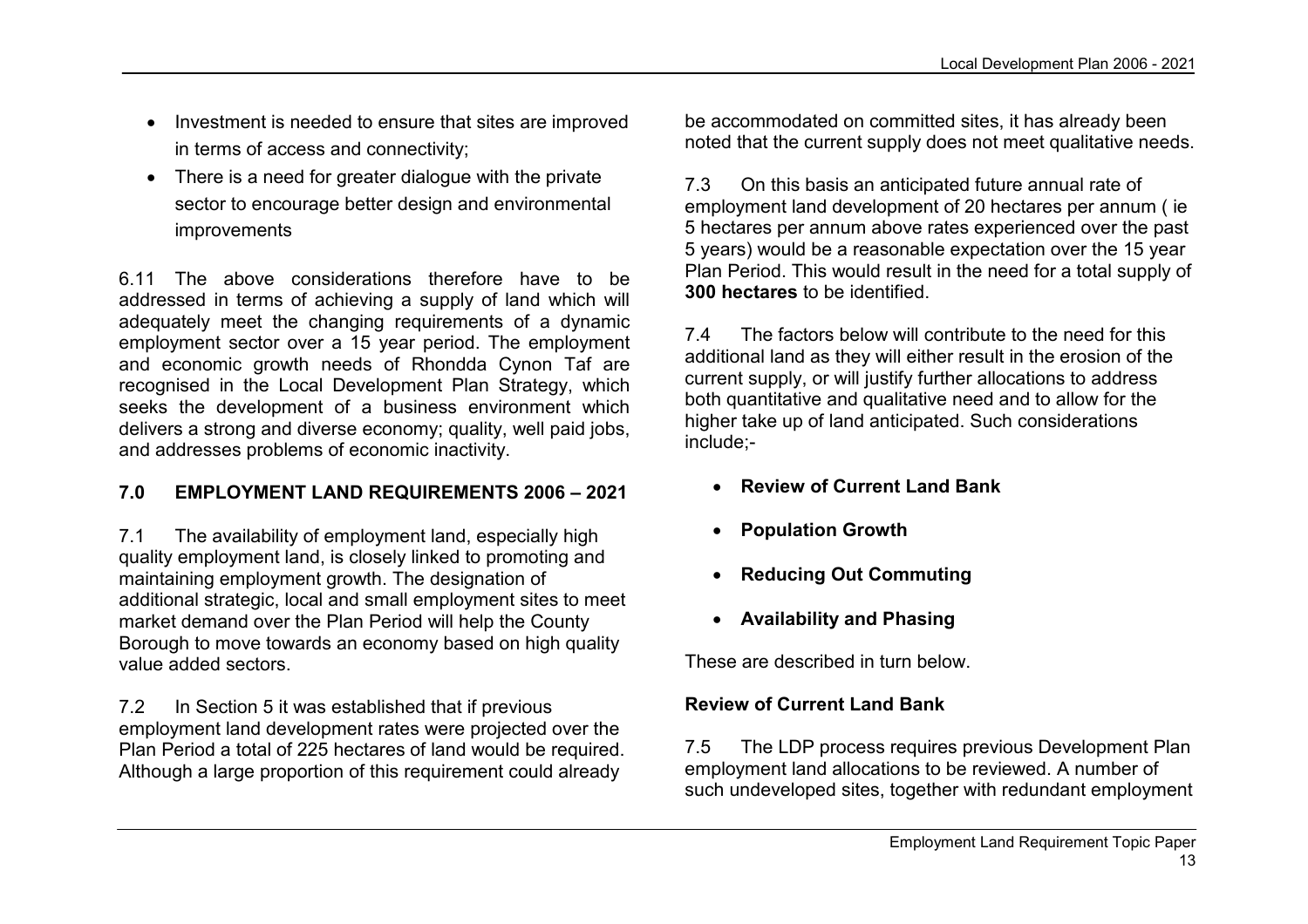sites, are also being promoted for alternative uses through the Candidate Site assessment process. In assessing such sites consideration will be given to the potential of land to accommodate mixed use schemes which could help retain some employment possibilities.

#### Population Growth

7.6 Section 4 established that population trends are likely to be reversed. This is due to a projected large scale growth in households over the Plan Period, which has emerged through Welsh Assembly Government forecasts, and the intention of Rhondda Cynon Taff to adopt a major growth strategy (See accompanying Housing Land Requirement Topic Paper). Previous employment land development rates have occurred in a climate of stable population patterns. More land should therefore be identified on this basis.

## Reducing Out Commuting

7.7 Without a commensurate growth in employment opportunities current trends of out commuting ( a net outflow of 22,000) will be exacerbated. Indeed even in the absence of large scale growth there is a need to address this existing pattern by appropriate measures to meet sustainability objectives aimed at reducing the need to travel. More employment land therefore needs to be identified

#### Availability and Phasing

7.8 To ensure that anticipated employment growth is not constrained by lack of appropriate business sites and

premises a steady stream of quality sites must be made available during the Plan period. For sites to be capable of meeting current and future market demand, sites must meet the following criteria:-

- Suitability be broadly acceptable to occupiers in terms of accessible locations (in terms of both the immediate access and wider accessibility in terms of connections to the strategic road network) and on/off site environment.
- Developability be capable of being developed within reasonable timescales with servicing and access issues easily resolved.
- **Scale** to be of sufficient size to accommodate the size of unit most in demand.
- Ownership/planning be available (in ownership or planning terms) now or capable of being made available through the planning process in a relatively short timescale.

7.9 Each of the above criteria must be satisfied for a site to be regarded as available and capable of meeting current occupier demand. It will therefore be necessary as part of the Local Development Plan process to give some consideration of the likely scale and phasing of development.

7.10 It is anticipated that the larger Strategic Sites identified in the LDP Preferred Strategy will accommodate an appropriate mix of employment, housing and other uses

Employment Land Requirement Topic Paper 14